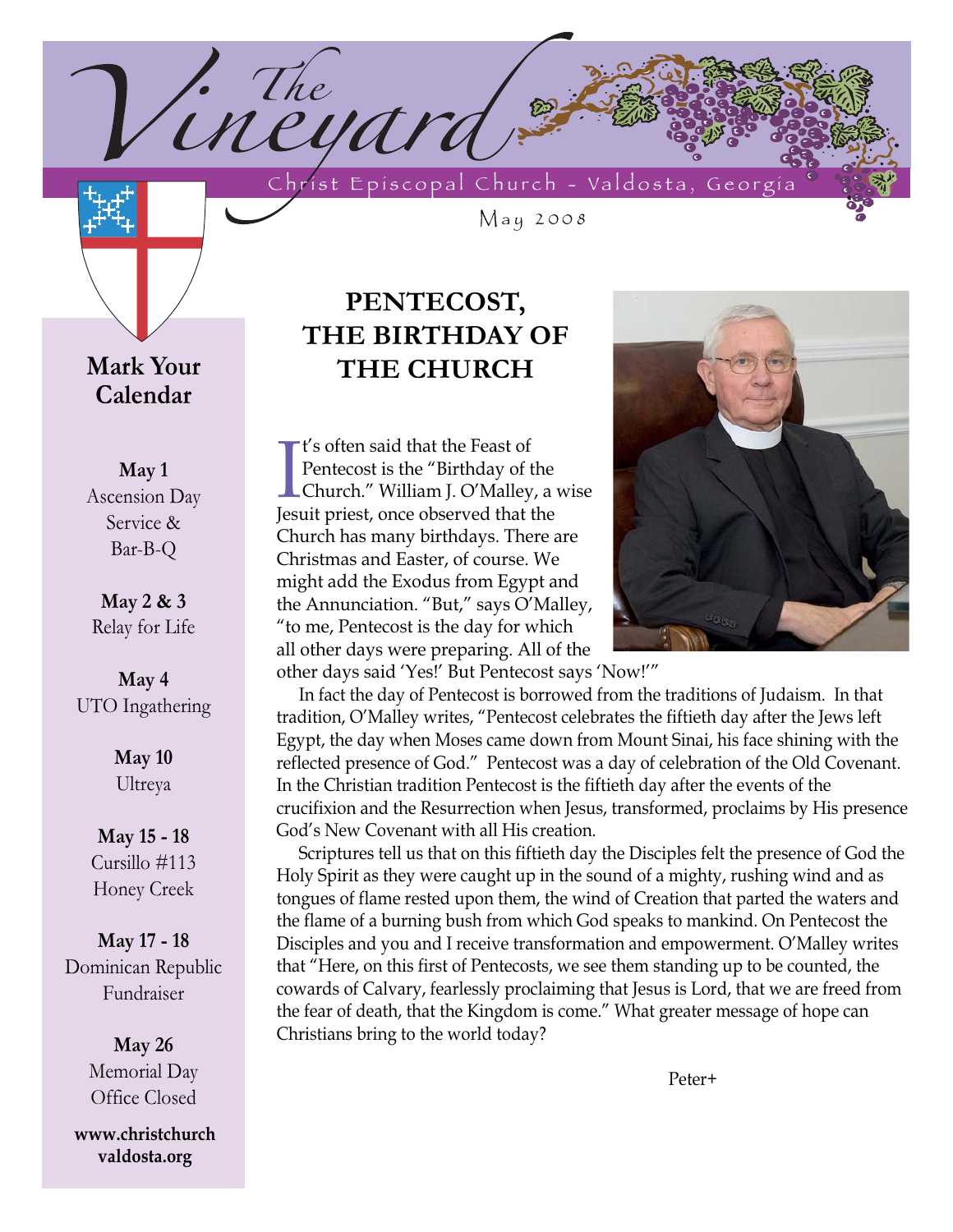# **Wednesday Night Church Suppers**



The Parten Family: left to right, Josie, Aaron, and Eleanor with Matthew Barnes and Karen Gunter. Not pictured: Philip Gunter. Photo taken at the St. Francis Tea, October 6, 2007 by Patricia Marks.

## **Christ Episcopal Church**

The Rt. Rev. Henry I. Louttit,

| Bishop of Georgia                      |                    |  |  |
|----------------------------------------|--------------------|--|--|
| The Rev. Peter Ingeman, Rector         |                    |  |  |
| The Rev. Tar Drazdowski, Priest        |                    |  |  |
| in Residence                           |                    |  |  |
| Stella Clark, Deacon                   |                    |  |  |
| Patricia Marks, Deacon                 |                    |  |  |
| Molly Greneker, Parish Secretary       |                    |  |  |
| Amy Creasy, Bookkeeper                 |                    |  |  |
| Sue Ellen Rumstay, Organist            |                    |  |  |
| Kathy Armstrong, St. Gregory           |                    |  |  |
| Choir Director                         |                    |  |  |
| Dr. John Curtis and Maggie Roberts,    |                    |  |  |
| St. Francis Choir Leaders              |                    |  |  |
| Julia and Julius Ariail, Newsletter    |                    |  |  |
| <b>Vestry</b>                          |                    |  |  |
| Mimi Allen                             | Sandra Fletcher    |  |  |
| Hugh Bailey                            | Phyllis Holland    |  |  |
| Clinton Beeland                        | Pepi Nelson        |  |  |
| <b>Bill Nunn</b><br>Charles Boatwright |                    |  |  |
| Tom Carroll                            | <b>Buddy Pitts</b> |  |  |
| Jan Carter                             | Joe Singletary     |  |  |
| Carolyn Eager                          | Al Turner          |  |  |
|                                        | Sylvia Warrick     |  |  |
| <b>Phone Numbers</b>                   |                    |  |  |
| Church Office                          | 242-5115           |  |  |
| The Rev. Ingeman                       | 245-0799           |  |  |
| The Rev. Drazdowski                    | 249-0895           |  |  |
| Deacon Clark                           | 559-6159           |  |  |
| Deacon Marks                           | 244-5159           |  |  |
| <b>Molly Greneker</b>                  | 292-8215           |  |  |

### **www.christchurchvaldosta.org**

*The Vineyard*, p. 2, May 2008

**Delightful smells drift**<br>the church sanctuary<br>before, during, and after the through the parish hall and the church sanctuary Wednesday night church services at Christ Episcopal Church.

"If you feed them, they will come," said Father Peter Ingeman thinking more people would come to Wednesday night church service and bring their families if adequate supper was provided. For many years Christ Church had a pot-luck supper on Wednesday nights. Some weeks the pot was smaller than others. In the Fall of 2001 the church purchased meals from the Kids' Cafe but felt a need to switch to another plan because of the difficulty in adjusting Kids' Cafe meals for varying numbers of people. Aaron and Josie Parten had served those meals and decided to volunteer to cook them as well.

Since 2003, the Partens and their extended family including daughter Eleanor Parten, grandson Matthew Barnes, and daughter Karen Gunter and her husband Philip, have prepared the meals every

Wednesday. On average, 50 to 70 people eat at the church for a donation of \$4 each. The church pays for the food and the Partens contribute their time and considerable culinary talents to prepare balanced, interesting, and delicious food.

"All the family enjoys cooking," said Josie. Aaron and Philip enjoy grilling. Josie does the baking. Daughters Karen and Eleanor bake cakes and prepare side dishes.

Parishioners' favorites include shepherd's pie, meatloaf and potato salad. Josie likes roast beef and Yorkshire pudding. She also makes scones for special occasions

Josie grew up in Lincolnshire, England and met Aaron when he was an Air Force veterinary technician who bought fish from her at the Ross factory for military contracts throughout Europe. After retiring as a captain with over 20 years service, Aaron taught agriculture and ran the canning plant at Lowndes High School for an additional 20 years.

The Partens have two refrigerators and a freezer in their home to store food to prepare for Christ Church. They shop on Tuesdays and prepare as much of the food ahead as possible.

"It's like a really big family," laughs Josie.

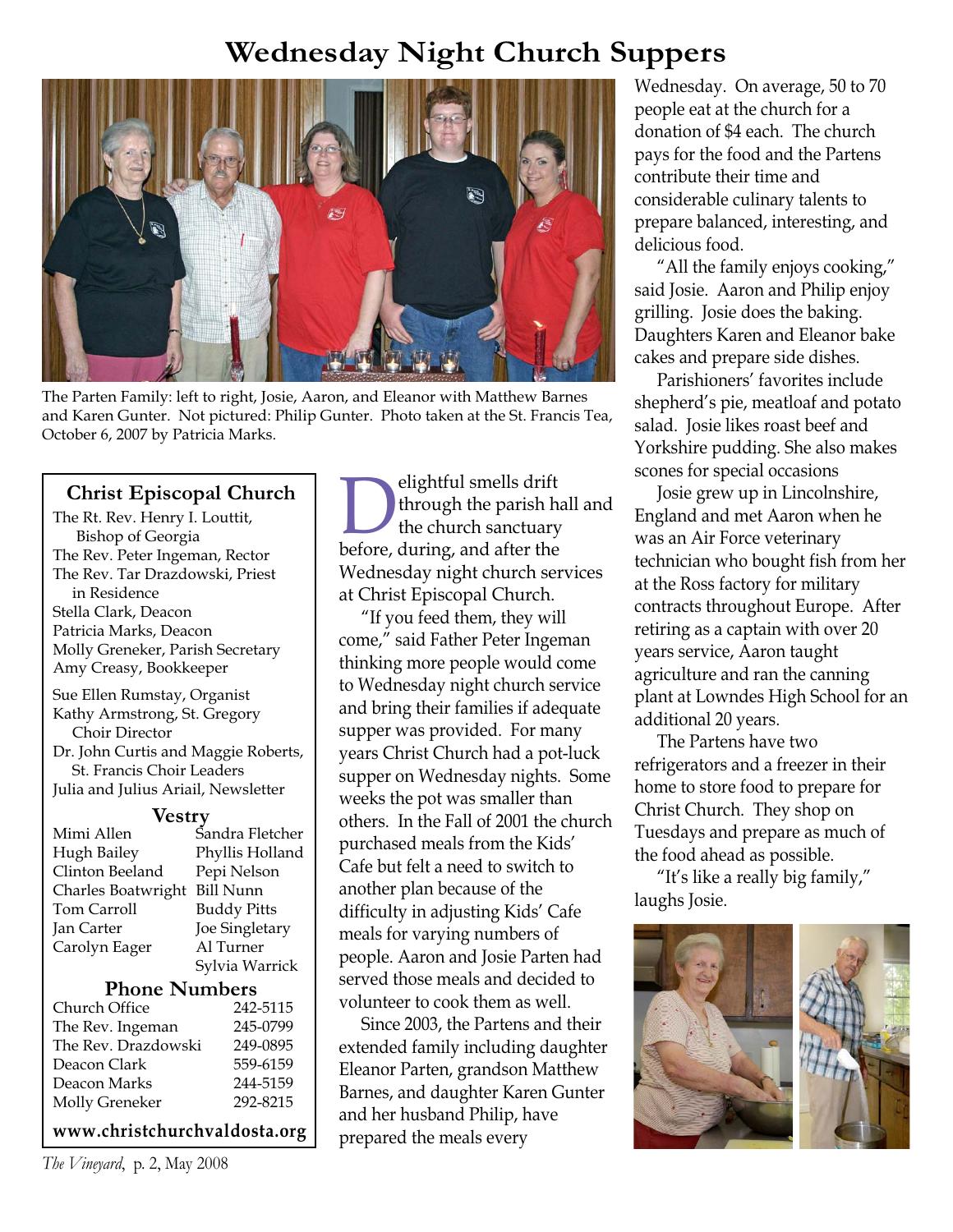

**Christ Church now has an online site to store and display<br>
photographs of events. The address is<br>
<u>Spicasaweb.google.com/christchurchvaldosta></u>, and the<br>
part of the Google Picasa Web albums service. With a few exce** photographs of events. The address is <picasaweb.google.com/christchurchvaldosta>, and the site is part of the Google Picasa Web albums service. With a few exceptions, the posted photographs are organized in separate albums arranged in reverse chronological order by the date of the event. The initial album contains an introduction to the site, and another contains miscellaneous photographs of the church buildings and the grounds.

Remember seeing photographs of an event posted on a parish hall bulletin board last month, but now you want to see them again? Check our event photography site to see if those photographs have been posted there. Thinking about contributing to or going on the 2008 mission trip to the Dominican Republic? Check out the 2007 Dominican Republic photographs on the site. Want to let distant family members see what's happening at our church? Send them the link to the site. Want to download an album or a few photographs in an album for printing at home? Check out the "Download Album" or "Download Photo" instructions displayed on the screen. Want to send some photographic files to a commercial printer for off-site printing and delivery by mail? Check out the "Order Prints" instructions.

Several photographers, including Patricia Marks, Beth Baker, Phyllis Hiers, and Julius Ariail, have already contributed photographs for posting to this site. The work is being coordinated by Julius, and additional photographs are being added weekly. To contribute any photographs that you might have of church activities or to ask questions about this project, contact him at 559-7329 or <jariail@bellsouth.net>.



## Iraqi Children's Fund

The youngest victims of war are the children. Our soldiers in Iraq are often moved to reach out to the children there. We have a specific contact in Iraq to whom we can send needed school supplies.

Katherine and Danny Mayer's nephew, Thomas Price, is stationed next to the future site of a school. First Sergeant Price has said there is a need for very basic school supplies and has requested help in getting donations. Items needed are:

- paper -- loose or bound (ex. composition notebooks)
- pencils
- pens
- colored pencils
- crayons
- drawing paper
- money for postage

There is a box in the Parish Hall for donated supplies. Monetary donations would also be helpful for postage to mail the supplies. If you write a check, please make it payable to Christ Episcopal Church and put Iraqi Children's Fund on the memo line. The first shipment of supplies will be mailed May 9, 2008, in order to beat the May 12th increase in postage rates. For more information contact Katherine Mayer at 242-5305. Your help would be greatly appreciated!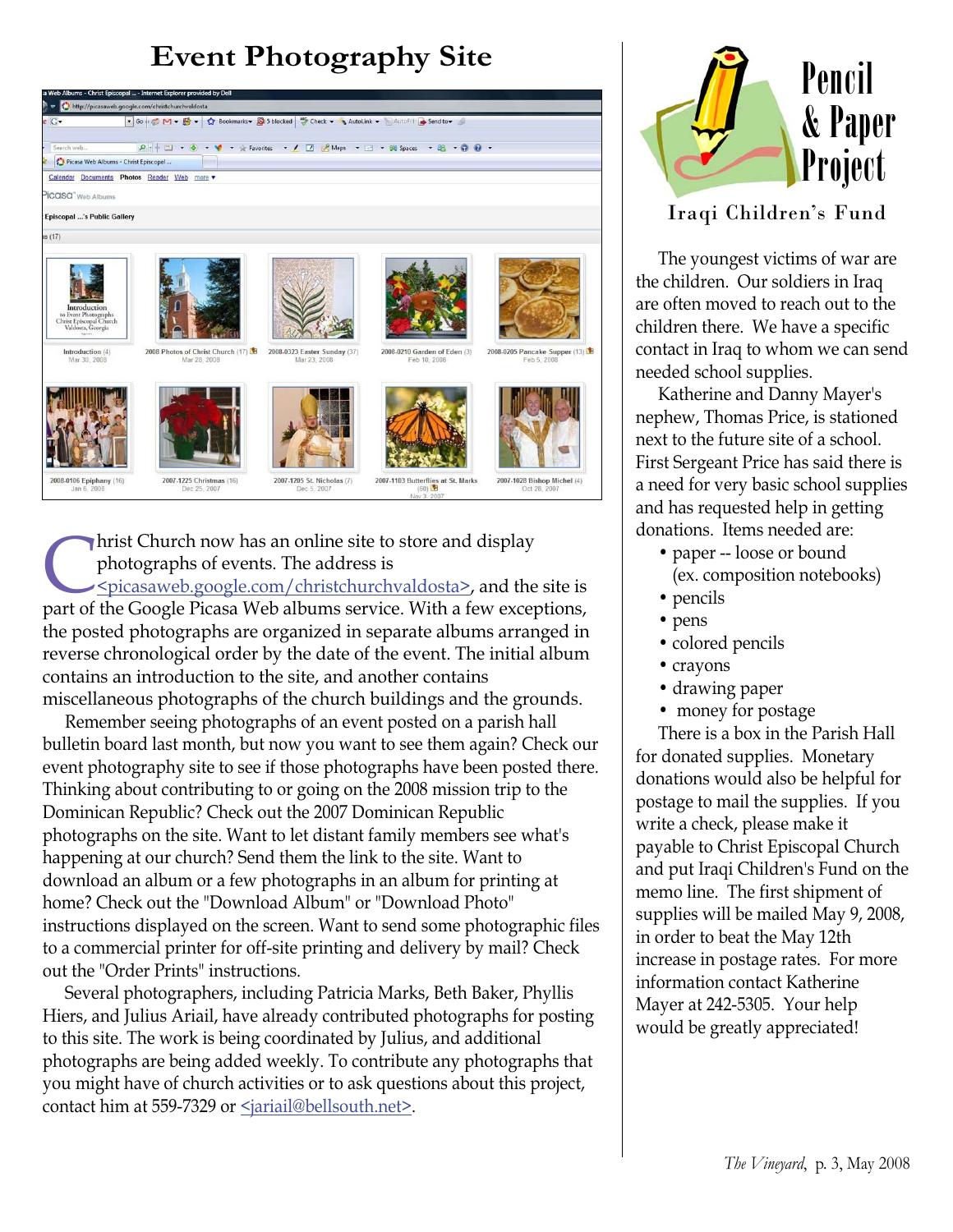# **Special Days Remembered in May**



# **BIRTHDAYS**

1 Joyce Dunmire Mary Catherine Macheski-Preston 2 Joe Tomberlin 3 Matthew Barnes 5 Angela Gibbs Rosanne Rumstay 6 Susan Elliott William Querin Raini Singleton 7 Nick Bajalia, Jr. 8 Sally Nunn Kathleen Parsons 10 Nick Bajalia, Sr. Sugie Catikos Chip Curington Lou Gabard Sam Peters Electa Ricket 11 Dave Clark Ann Johnston 12 Patti Curington 13 Nina Cotterly

14 Eric Nielsen 15 Norma Cloud Julia Claire Copeland 17 Elizabeth Hanson Russell McRae 19 Max Bontrager Bill Nunn Amy Wisenbaker 20 George Lazari 21 Bill Harris 22 Marlin Ferrell Jim Miller 23 Mackenzie Weston 24 Norma Tomberlin 25 Emily Saeger Laura Sartin 26 Beth Baker Jayme Parsons 29 Michael Holt

## **BAPTISMAL ANNIVERSARIES**

2 Kate Hanson 5 Angela Gibbs Sandy Sandbach 6 Jane Teasley 8 Lilly Kate Campbell 9 Karyl Miller 10 Tammy Bezona Patricia Grieve 15 Thurman Larsen 16 Bill Tucker 19 Jimmy Carroll 20 Owen Coggins 21 Patricia Greneker

## **WEDDING ANNIVERSARIES**

5 Philip & Karen Gunter 12 Michael Holt & Miranda Edmonds 19 Harrison Tillman, Jr. & Jan Loeffler 25 Jim & Susan Elliott 27 Ron & Tammy Borders 22 Rachel Run Dillon Whiddon 23 April Cox Bill Roberts 24 Norma Tomberlin 25 Dale Marshall Rachel Marshall 26 Malcolm Weston 27 Noah Carroll 28 Maddie Yarbrough 29 Matthew Barnes 30 Marilyn Davis Thomas Greneker Isabella Turner

> If your special day is not included in our calendar, please call the church office at 242-5115 to let us know.

## **Vestry Report from the March 17 Meeting**

- Approved recommendation from the treasurer to move the line of credit from Regions Bank to Park Avenue Bank.
- Received progress report on repair of electrical problems on the property.
- Discussed visit from consultants John Bargainier and Ray Williams on April 28 and 29 to interview leaders of church groups and any other interested parties as part of facilities study.
- Received report from Fr. Ingeman that the church may be the recipient of a bequest to be used for the building fund.



Pepi Nelson, Senior Warden and Clint Beeland, Junior Warden

- Reviewed church schedule for Holy Week.
- Received update from The Rev. Drazdowski regarding Dominican Republic Mission Trip scheduled for June 14-21.

Junior Warden Clinton Beeland and Youth Director, Beth Baker will be part of the team.

- Received report from Deacon Marks regarding the Deacon's School in April and mission work at Ashley House in Valdosta.
- Received report from Beth Baker regarding youth activities, including outreach to older community at Ashley House, the EYC Palm Sunday car wash, Relay for Life plans, and Vacation Bible School planned for June 1-4.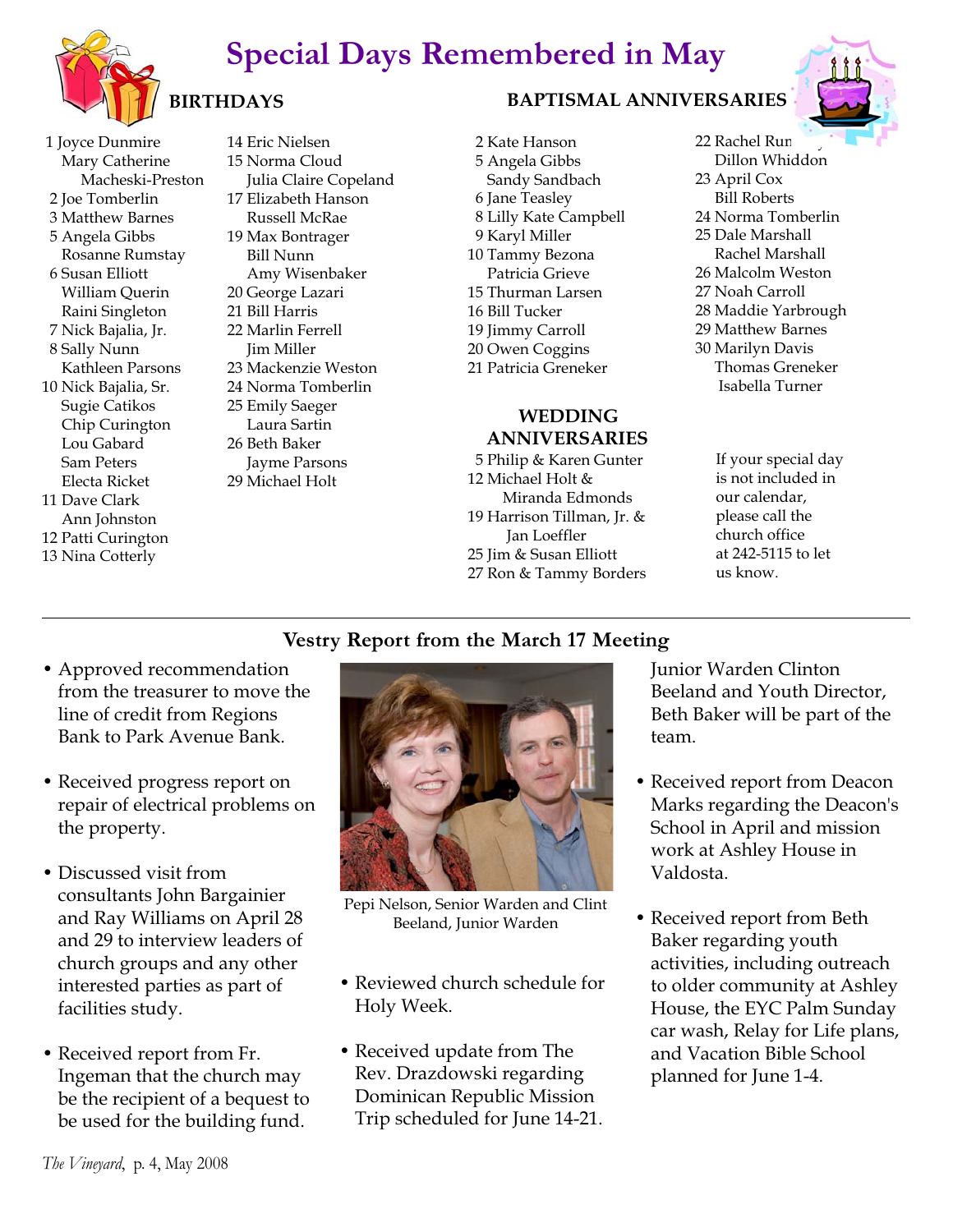# **I Wish I Knew a Little More About… The Christ Episcopal Church Vestry**

**EVERT** very Episcopal church has a<br>
responsibilities? According to the vestry, but have you ever thought much about its responsibilities? According to the Christ Church Bylaws, the purposes of the Vestry

> "are to acquire and afford to the Christ Protestant Episcopal Church of Valdosta, a proper and appropriate church building and other properties, real and personal, needed or useful in the conduct of the services and affairs of the Christ Church, and in general, to do any and all things to promote the case of the Christian religion, charity and education and to promote the welfare of Christ Church."

That said, the vestry is responsible for the buildings and the operations of the church. Although we don't think about it, the church is a business. The vestry is its "management team".

Christ Church's vestry numbers 15 members; five are elected each year to serve a term of three years. This year's treasurer is a former member of the vestry who was asked to continue in that role. Nominations for vestry come from our congregation. This method of nominations has been very effective and results in an ample ballot for voting by the church membership. Voting is accomplished by insertion of the ballot in the church bulletin for several Sundays. This gives attending members an effective and efficient method to vote for the candidates of their choice.

The vestry elects a Senior Warden, Junior Warden, Secretary (Clerk) and Treasurer. The Senior Warden stays in close communication with the Rector and is authorized to sign all deeds and papers which apply in the

*The Vineyard*, p. 5, May 2008

name of the Parish. He/she also coordinates the call and search for a rector, if indicated and is responsible for providing regular worship services in the absence of the Rector.

The Junior Warden has general oversight of the buildings and grounds maintenance and is responsible for the cleanliness and attractiveness of the parish. He/she authorizes repairs and improvements of the buildings and grounds when the amount does not exceed \$1,000.

The Secretary (clerk) keeps records of the content of all meetings and provides other written communication for the vestry and parish. The Treasurer prepares and manages the church budget and ensures that accurate records are kept of receipts and disbursements.

The vestry meets on the third Monday of the month at 5:30 pm. All vestry meetings are open to all parishioners and any parishioner may request an item be placed on the vestry agenda before the meeting. The vestry welcomes the presence of the members of the parish at all meetings.



Mimi Allen Hugh Bailey













Phyllis Holland Bill Nunn





Pepi Nelson Senior Warden



Amber Tanner Treasurer



Clint Beeland Junior Warden



Jan Carter **Secretary** 









Al Turner Sylvia Warrick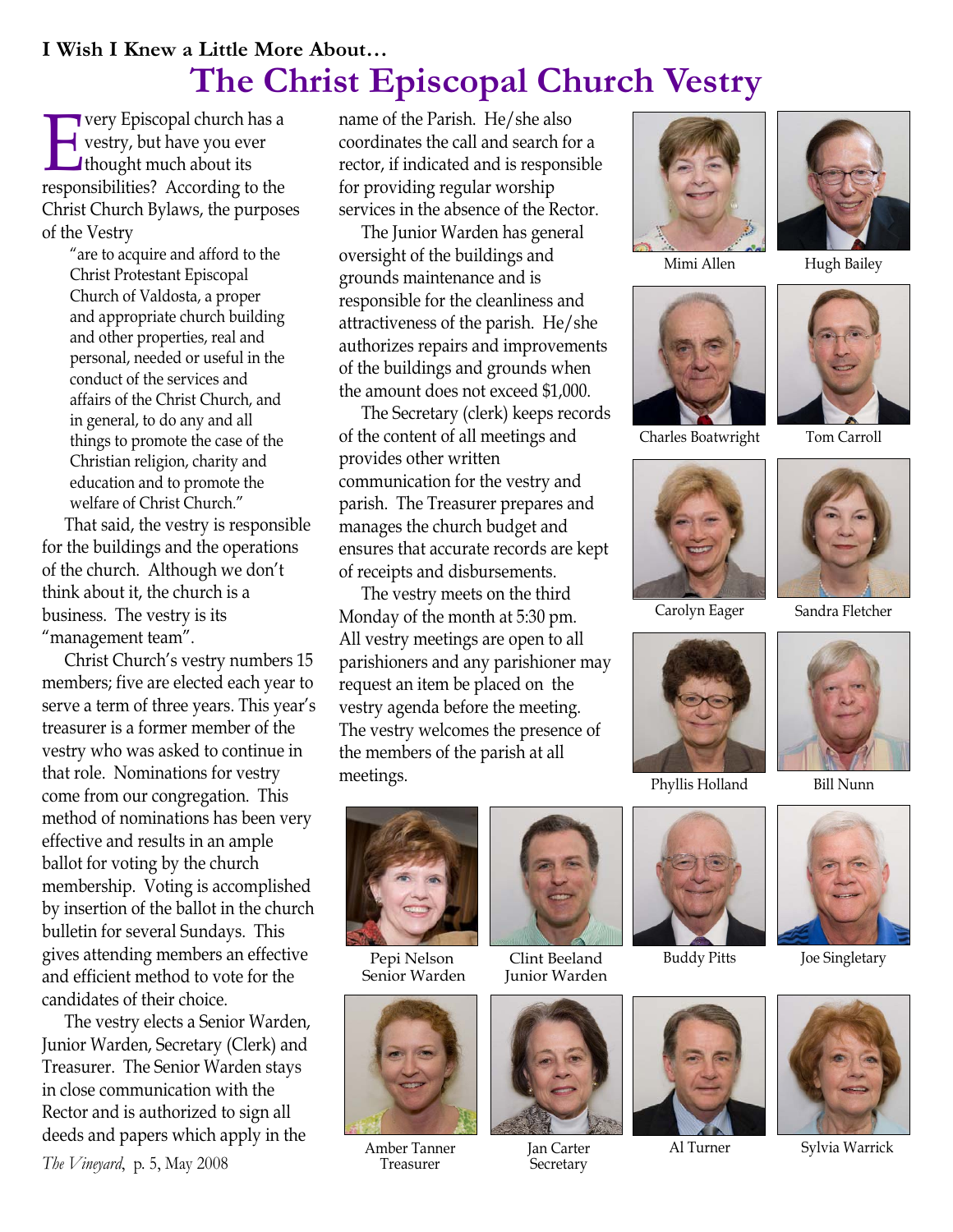

## **Friday, May 2nd and 3rd**

This will be Christ Church's first attempt at a Relay for Life team! Since we are rookies this year, we hope that everyone from our congregation will come out, stop by our tent, and cheer us on! The theme is Hope for the Holidays. We chose All Saints Day. St. George is going to fight the dragon Cancer. You have to see it! There is a sign-up sheet if you are interested in walking a few laps…but you are more than welcome to swing by any time from the 7 p.m. Friday opening ceremony to the 7 a.m. Saturday morning finale! Obviously, we want to make a large donation to this cause. We will be raising money by partnering with the fabulous Men in Blue on Ascension Day for a yummy BBQ Dinner. There will also be beautiful baskets that various people and church groups have lovingly put together up for silent auction at the Bar B Q and at the Relay! A big thank you goes to Ron and Tammy Borders for chairing the Decorations Committee!

# **Summer Camps at Honey Creek:**

**High School Camp** June 15-21, 2008 \$350.00 For campers who have completed 9th-12th grades.

**St. Gregory Camp** June 22-28, 2008 \$350.00 For campers who have completed 3rd-6th grades. The main focus of this camp is music, especially singing. Father Peter and Happy Ingeman attend this camp along with Bishop Henry and Jan Louttit every year.

**St. Peter Camp** June 29-July 5, 2008 \$350.00 For campers who have completed 6th -8th grades.

**St. Joseph and Mary Camp** July 6-12, 2008 \$350.00 For campers who have completed 3rd-5th grades.

**St. Francis Camp** July 13-19, 2008 \$350.00 For campers who have completed 7th-9th grades. The main focus of this camp is nature. Phyllis Hiers and Mimi Allen attend this camp.



## **Vacation Bible School, June 1st - 4th**

This year, all our kids will be going HOG WILD over Vacation Bible School. The County Fair themed event will begin on Sunday night June 1st from 6 to 8 p.m. and continue Monday, Tuesday, and Wednesday from 9 a.m. until noon. The finale for parents and children begins with the 6 p.m. Wednesday service featuring a "Fruits of the Spirit" presentation by the children followed by a county fair supper and dessert. There will be blue ribbons awarded in various categories such as best pie, yummiest pickles, best stitchery and many more.

We need teachers and kids! Please sign up your children and grandchildren by calling the church office. We would like to know early how many teachers we need for each age group. If you are available to help, please call or text Beth Baker @ 251-1143!



**Interested? The next Cursillo is scheduled for May 15 through 18 at Honey Creek.**

For additional information visit the Diocesan Web site at: <http://www.geocities.com/ gacursillo/main.html> or contact Father Ingeman or Sandy Sandbach

Cursillo in Christianity<br>
Sted? The next Cursillo is scheduled for<br>
May 15 through 18 at Honey Creek.

**On the Web in color at www.christchurchvaldosta.org**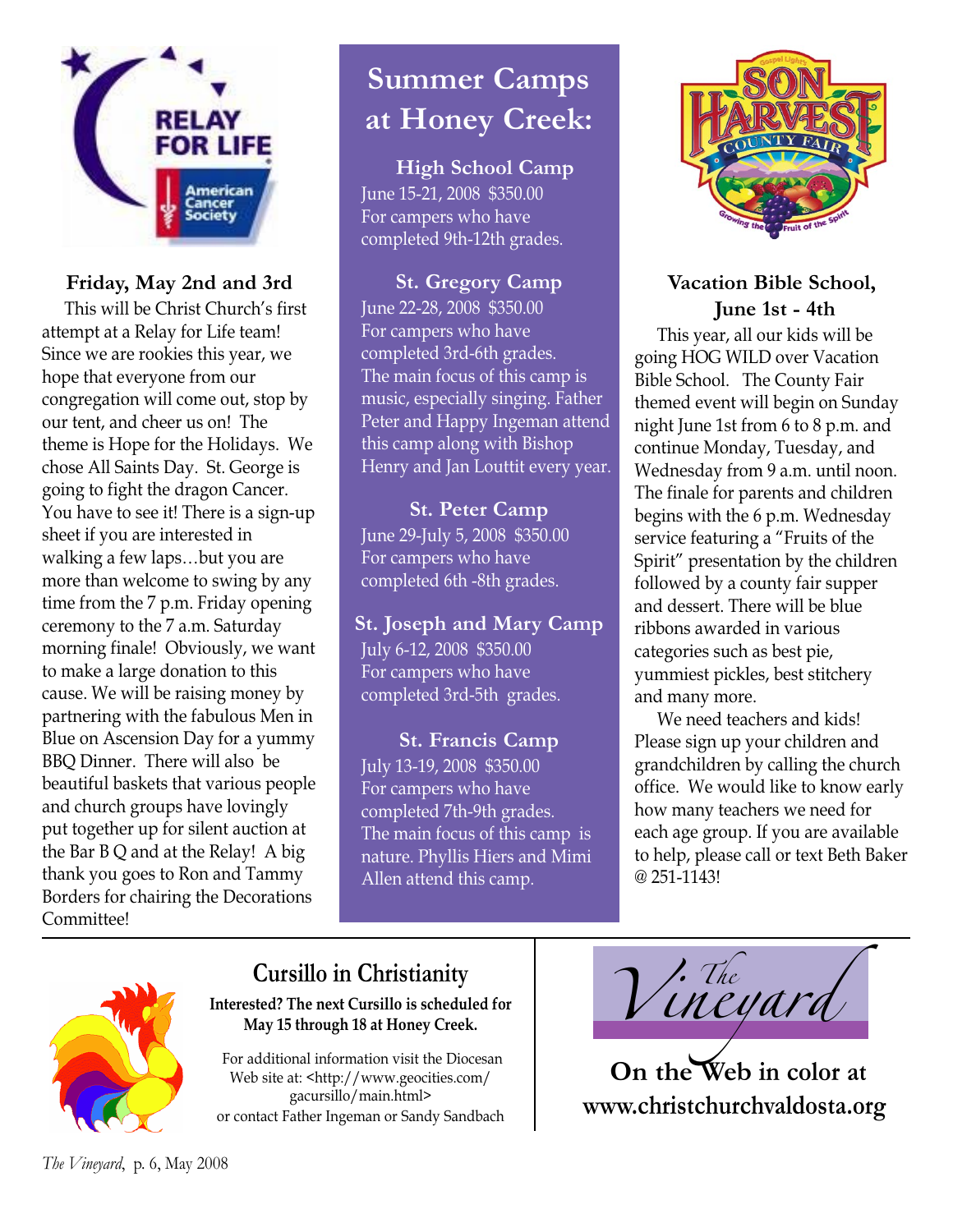## **Ginger Plowman's Reaching the Heart of Your Child**

Study group members Karen May, Elise Sandbach, Sally Nunn, Phyllis Holland, Anna Coggins, Jane Peeples, Buffy Patterson, Staci Haire, Beth Baker and Tina Nunn learned new techniques in Session Two of the Reaching the Heart of Your Child through Biblical Discipline on Taming the Tongue and How to Give Biblical Reproof while enjoying refreshments and fellowship at Tina Nunn's house on April 13th. Discussions were held on how the behaviors of a child are only the manifestations of the issues of the heart and how to tame the tongue.

The training sessions provide support to group members while seeking to use biblical discipline. Session Three will be scheduled in June. Anyone interested, please attend. It is not too late! We had a blast and welcome any newcomers.

Session Three: The "Bottom" Line: The biblical use of the rod. Includes Make & Take activity. Bring your family Bible. Coming in June...date to be announced!

## **Remember the Drive-In?**

In July, Christ Church will be having a DRIVE –IN! Yes, you read that correctly! We will have a movie, popcorn and cokes on the front lawn on July 30! Young, old, big or small…everyone is invited! Start decorating your car...no, not your real one. Make one from a refrigerator or oven box. You may win one of the many prizes that will be given out that night! If you are not in the mood for decorating a car, show up with a lawn chair or blanket! Bring insect repellent. SEE YOU THERE!

# **Around the Parish**

**Mr. and Mrs. Terry Wilde Request the honour of your presence at the marriage of their daughter, Jessie Katherine Wilde To Brandon Conrad Jackson Son of Mr. and Mrs. Ralph C. Jackson Grandson of Mr. and Mrs. Emory Warrick, Sr. On Saturday, June 7, 2008 6:30 p.m. 4018 East Beach Drive Oak Island, North Carolina**

## **Thank You**

Thank you to all the lovely members of Christ Church for their prayers and healing thoughts on my behalf. I am doing well and slowly getting back to my old self. Edi Shepherd

### **Graduation**

Michael Maxwell Black completed the Doctor of Education degree with a major in Higher Education



Administration and graduated from the Florida State University on April 26, 2008. Michael's dissertation was titled *Capital Funding and Institutional Growth: A Case Study of Regional State Universities.* He plans to continue working in the field of higher education finance, strategic research, planning, and policy. Congratulations Michael!

## **Mission Trip Dinner and Auction, May 17th and 18th**

It is time for our annual mission trip Silent Auction! Please bring items to the church office for the auction. We are looking for items that will bring a good price and are worth at least \$15.00. In the past we have auctioned off weekend-get-aways for fishing or a weekend at the beach, theme baskets, dinner at local restaurants, paintings, musical instruments, cakes, and knitted items. You bring it , we are willing to put it up for auction to support Christ Church's work in the Dominican Republic. Please have your items at the church by the morning of the 17th. We will have a spaghetti dinner prior to the beginning of the auction. Tickets will go on sale for the dinner on the 3rd of May. This can be considered a community event, invite your friends and neighbors. This would be a great way to introduce them to Christ Church. The auction will be held Saturday May 17 and bidding will close on Sunday May 18th after the 11:30 service. Please pick up your items after the 11:30 service. In advance, your 2008 Mission Team says thank you for supporting our mission and for holding the hearts of the children in El Pedregal close to yours.